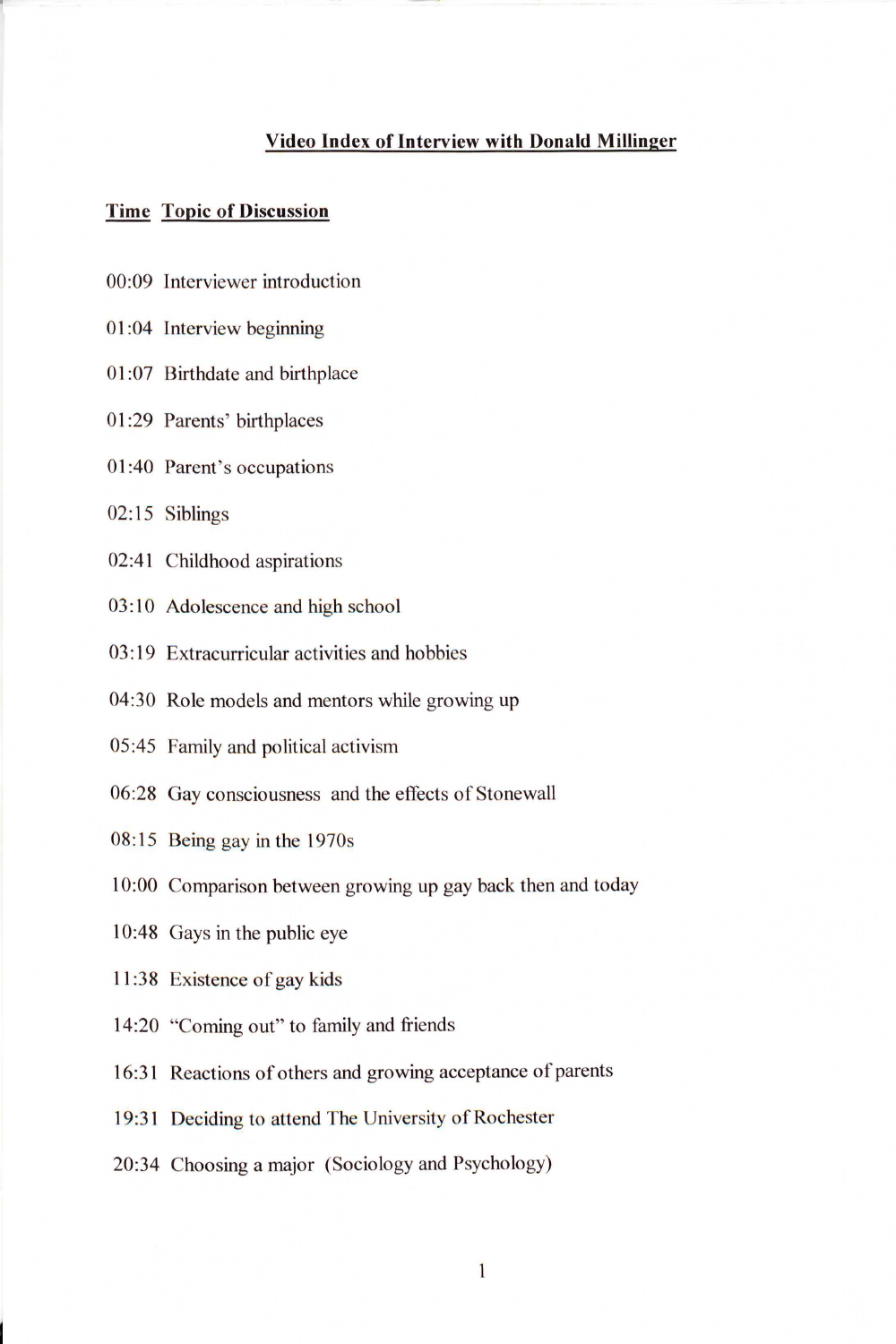- 21 :37 Careers considered in college
- 22:24 Deciding to attend Penn Law School
- 22:43 Henry Berg
- 24:35 Law school admissions process
- 25:03 Demographic make-up of class
- 25:42 Public service requirement
- 25:46 Involvement with public service: "Philadelphia Volunteer Lawyers for the Arts"
- 26:25 Involvement with student groups
- 27:04 Lack of openly gay presence
- 28:03 Comparison between the experiences of gay and straight law students
- 29:33 Comparison between the experiences of gay students today and back then; "Society has changed and there is greater social acceptance of homosexuality"
- 32:07 Affect of sexual orientation on employment opportunities
- 33:47 Favorite law school course: "Urban Law/Urban Studies"
- 34:47 Take on Socratic Method
- 35:06 Clinical course
- 36:02 Faculty influence
- 36:23 Staying in touch with classmates
- 36:39 Fulfilled expectations of law school
- 37:09 Deciding to work for Wolf Block
- 39:08 Early time at Wolf Block as an associate
- 40:02 Making partner at Wolf Block
- 40:42 Sexual orientation and the workplace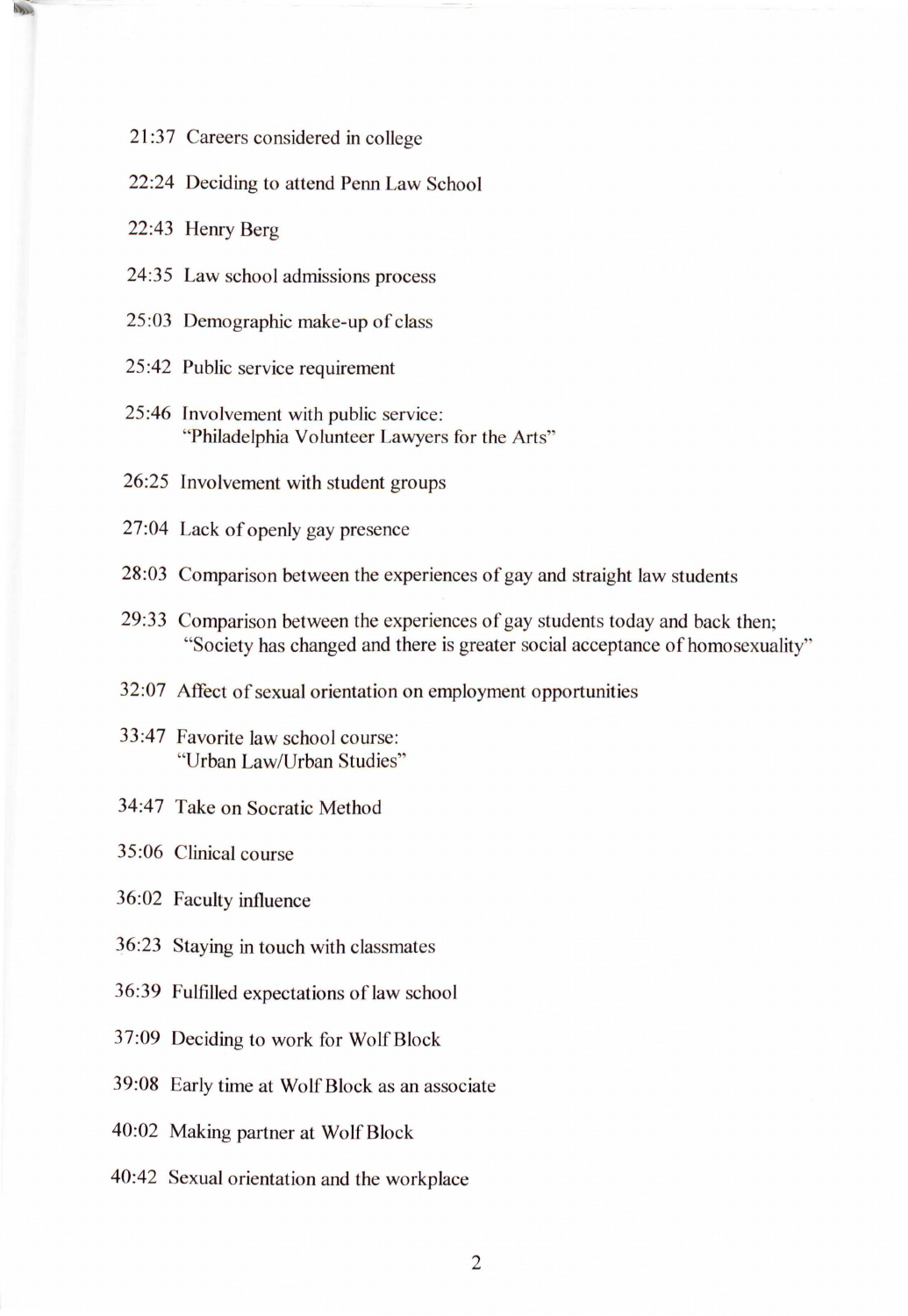- 42:28 Most valuable lesson learned from work; "Knowing when to move on"
- 44:58 Establishing Harron's legal department
- 46:07 Reasons for leaving Harron 's
- 47:27 Days as a sole practitioner
- 48:28 Work in art and entertainment Jaw
- 49:48 Work with sports (MLB)
- 51: 12 Vice-President and lawyer for Wells Fargo
- 53 :20 Combining transactional work and litigation
- 55:04 Advertising and marketing at Wells Fargo
- 56:60 Reasons for leaving Wells Fargo
- 57:41 Current employment at Khler Harrison
- 58:20 Future job interests
- 59:21 Choosing Philadelphia over returning to New York City
- I :00:57 Experience as an adjunct professor and lecturer at Drexel University in Art, Entertainment and The Law
- 1:02:50 Involvement with non-profit organizations
- 1 :03:37 The Prince Music Theater
- l :05:47 The University of Pennsylvania Law Alumni Society
- l :06:30 Involvement with gay civil rights issues
- 1 :08: 11 fnvolvement with The Lambda Legal Defense and Education Fund
- 1 :09:59 James Dale Case; "This is just wrong"